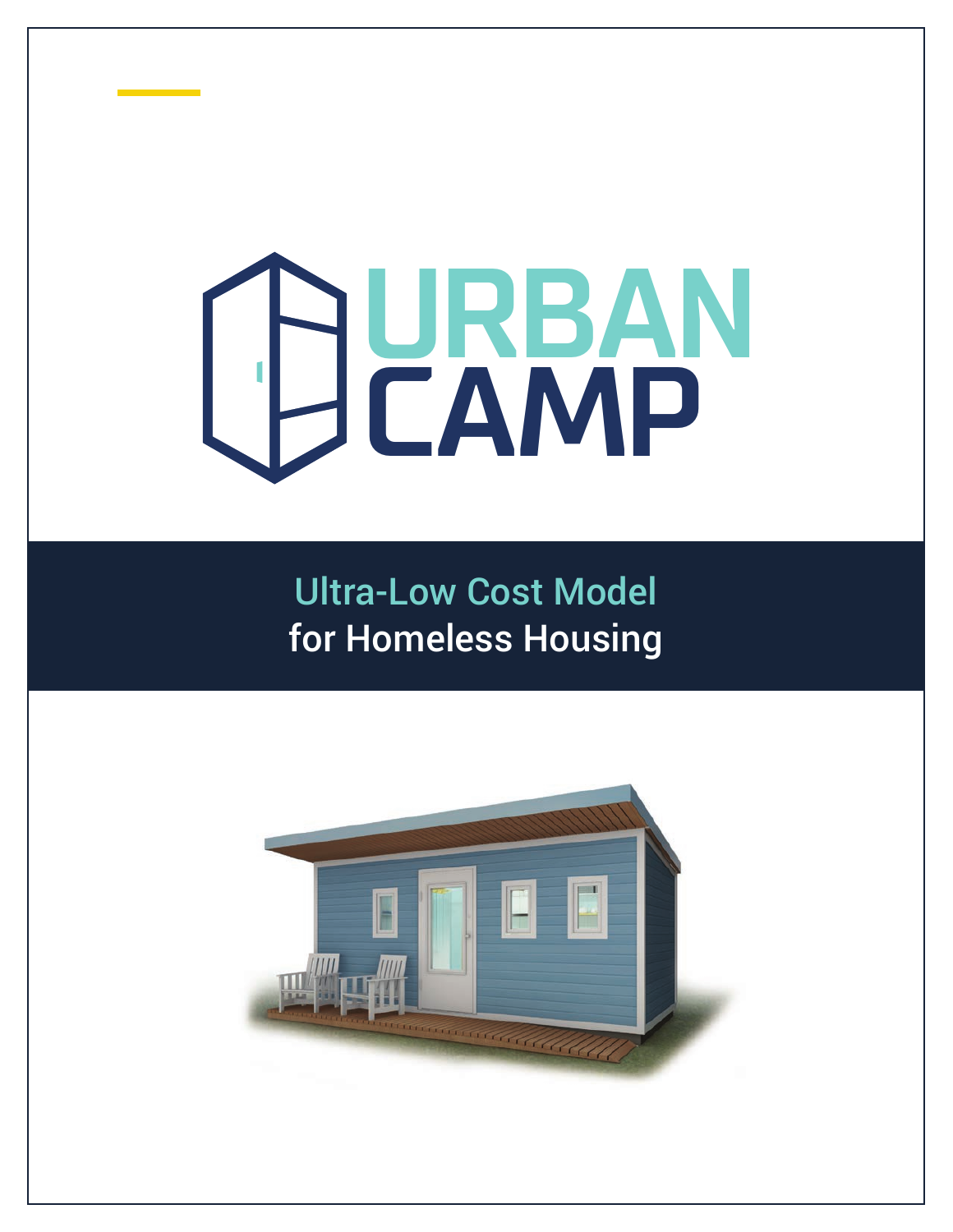

## Ultra-Low Cost Model for Homeless Housing

| Living Independently |  |
|----------------------|--|
|                      |  |

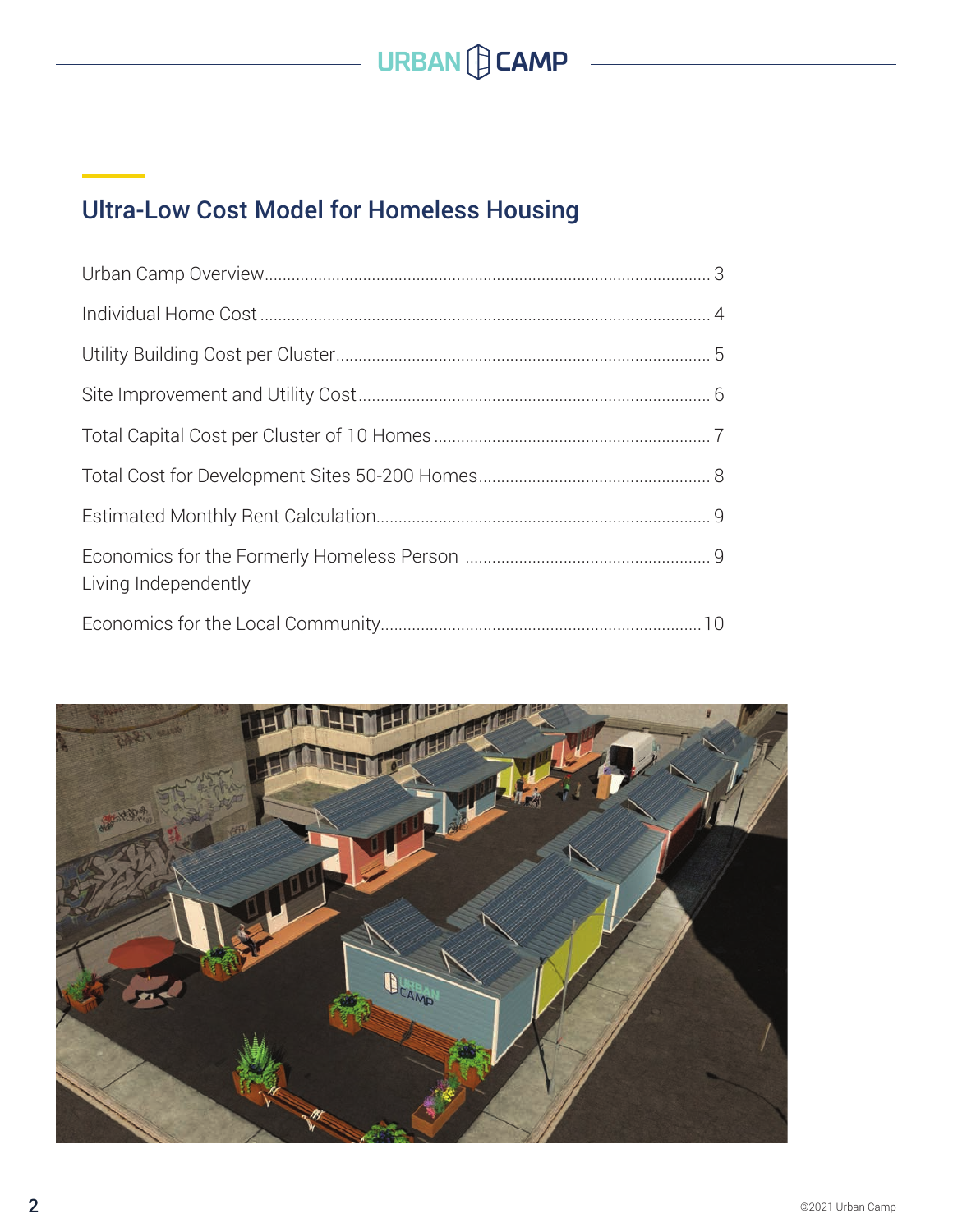

## Urban Camp Overview

Urban Camp is designed as ultra-low cost housing for the homeless. A housing unit is designed as the minimum size and characteristics that will comply with building codes. That is 70 SF of habitable space with environmental control and provisions for sleeping, bathing, and cooking. The units are designed as personal control space meaning it is a secure and single person or couple occupies and cares for the unit.

Units are designed for clusters of 10 units with groupings of clusters to accommodate 50-200 homes. Each cluster of 10 units has a utility house with connection to grid utilities.

Most low cost housing projects are designed for low income people who are able to pay at least some portion of the rent. This leaves the no-income homeless left out of most low cost housing programs.

#### Here is how Urban Camp Housing is different from most low cost housing:

- Units are relatively low density at 1 story typically, and in some instances 2 story.
- Units are relatively open to the street so they are built to be secure and vandal resistant. **2**
- Units are primarily occupied by single males to reflect most tent camp populations.
- Units may be occupied by persons with behavioral issues that require simple and damage resistant interior features, with special highly cleanable surface. **4**
- Units are designed with utility systems in a secure space accessible only from the exterior by authorized service people. This allows servicing without entry to the personal living space. **5**
- Units are designed with minimal floor space, so building envelope costs per floor space area is higher than standard. **6**
- Units are designed for modular construction with minimal customization to reduce cost of construction and installation. **7**
- Units are designed for a 30 year life. **8**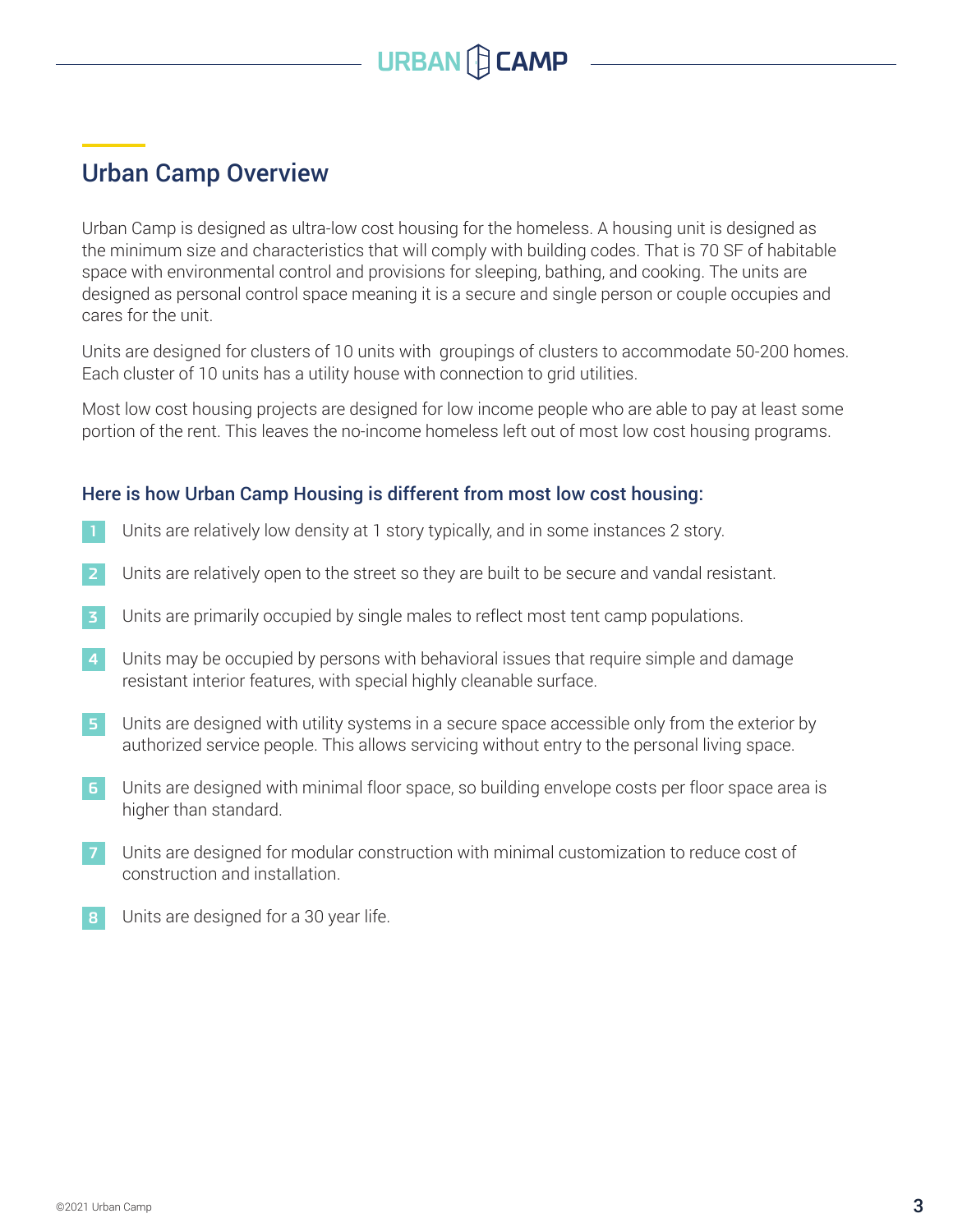# $-$  URBAN  $\bigoplus$  **CAMP**

 $\overline{a}$ 



## Individual Home Cost

| <b>DESCRIPTION</b>                      | COST   |
|-----------------------------------------|--------|
| <b>Structural Frame</b>                 | 3,000  |
| Insulated Wall Floor and Ceiling Panels | 10,000 |
| Doors and Windows                       | 4,000  |
| <b>Bath Fixtures</b>                    | 4,000  |
| Kitchen Fixtures                        | 2,000  |
| Interior Finishes                       | 3,000  |
| <b>Exterior Finishes</b>                | 8,000  |
| <b>Interior Casework</b>                | 4,000  |
| Heating, Cooling, Ventilation Systems   | 5,000  |
| Light and Power Systems                 | 3,000  |
| <b>Plumbing Systems</b>                 | 2,000  |
| Monitoring and Control                  | 2,000  |
| <b>Fire Protection</b>                  | 3,000  |
| Solar Panels and Parts                  | 3,000  |
| Other Items                             | 4,000  |
| <b>Total</b>                            | 60,000 |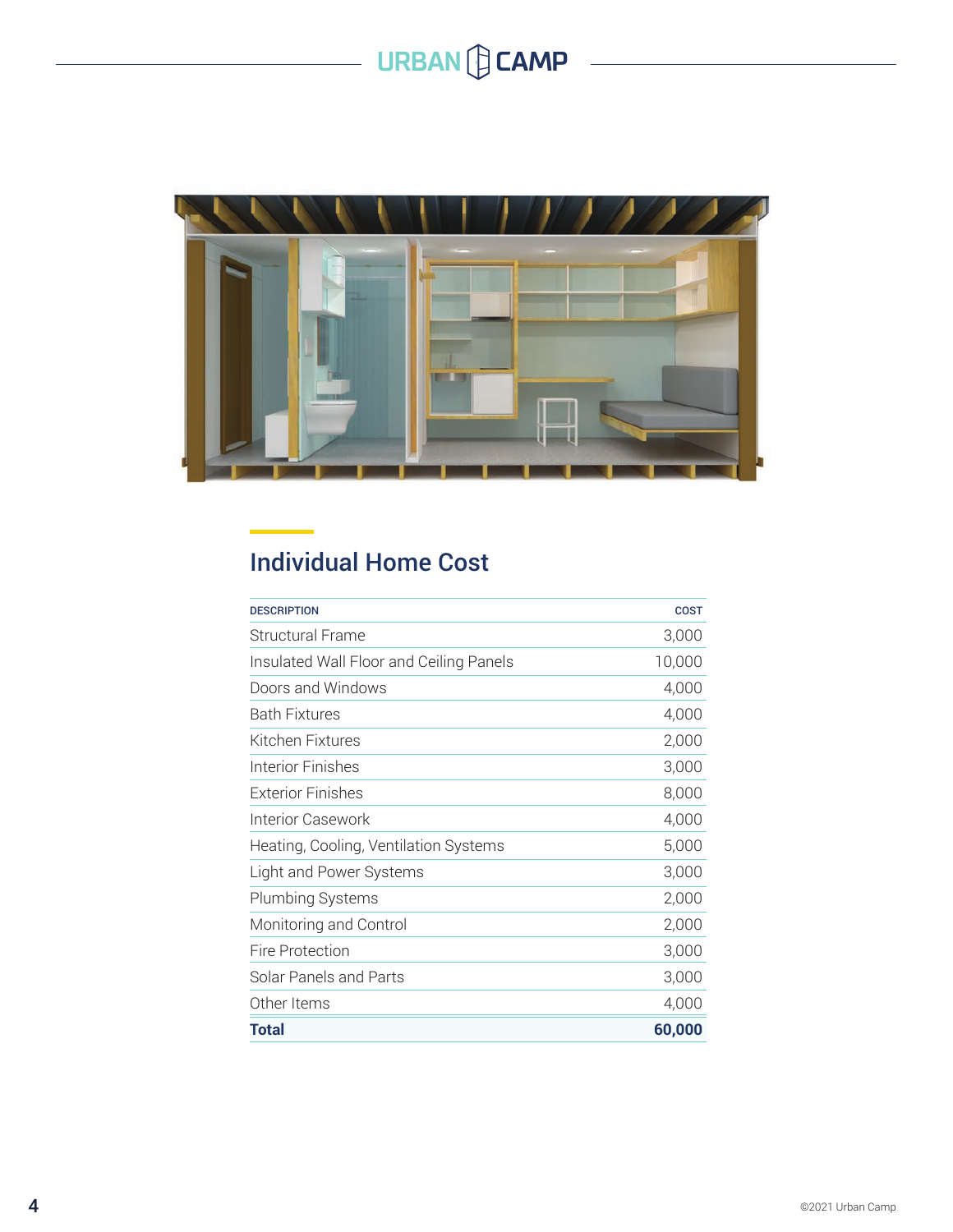

#### **CAMP** Utility Building Costs per Cluster

Homes are designed to be installed in clusters or 10 homes. This is primarily to have a human scale and potential for supportive community. However it is also a good grouping to minimize utility costs with a group utility building. The utility building is the same size and construction as a standard housing module. The function of the utility building is:

- A node for power distribution and monitoring.
- A node for solar power management. **2**
- 3. A node for water distribution, monitoring, control, and treatment if necessary.
- 4. A node for wastewater monitoring and collect and pump as necessary. **4**
- 5. A node for HVAC monitoring. **5**
- 6. A node for exterior security monitoring. **6**
- A node for internet connectivity and wi-fi. **7**
- Storage for site maintenance tools and supplies. **8**
- Solid waste collection point.
- Common area laundry appliances **10**

Here is an estimate of the utility building cost, again with variations expected for location and market pricing:

| <b>DESCRIPTION</b>                      | COST   |
|-----------------------------------------|--------|
| Structural Frame                        | 3,000  |
| Insulated Wall Floor and Ceiling Panels | 10,000 |
| Doors and Windows                       | 4,000  |
| Power Distribution and Monitoring       | 3,000  |
| Solar Power Management                  | 10,000 |
| Water Systems                           | 3,000  |
| Wastewater Systems                      | 4,000  |
| <b>HVAC Monitoring</b>                  | 2,000  |
| <b>Security Systems</b>                 | 2,000  |
| Internet Systems                        | 1,000  |
| Fire Protection                         | 10,000 |
| Laundry Appliances                      | 2,000  |
| Other Items                             | 6,000  |
| <b>Total</b>                            | 60,000 |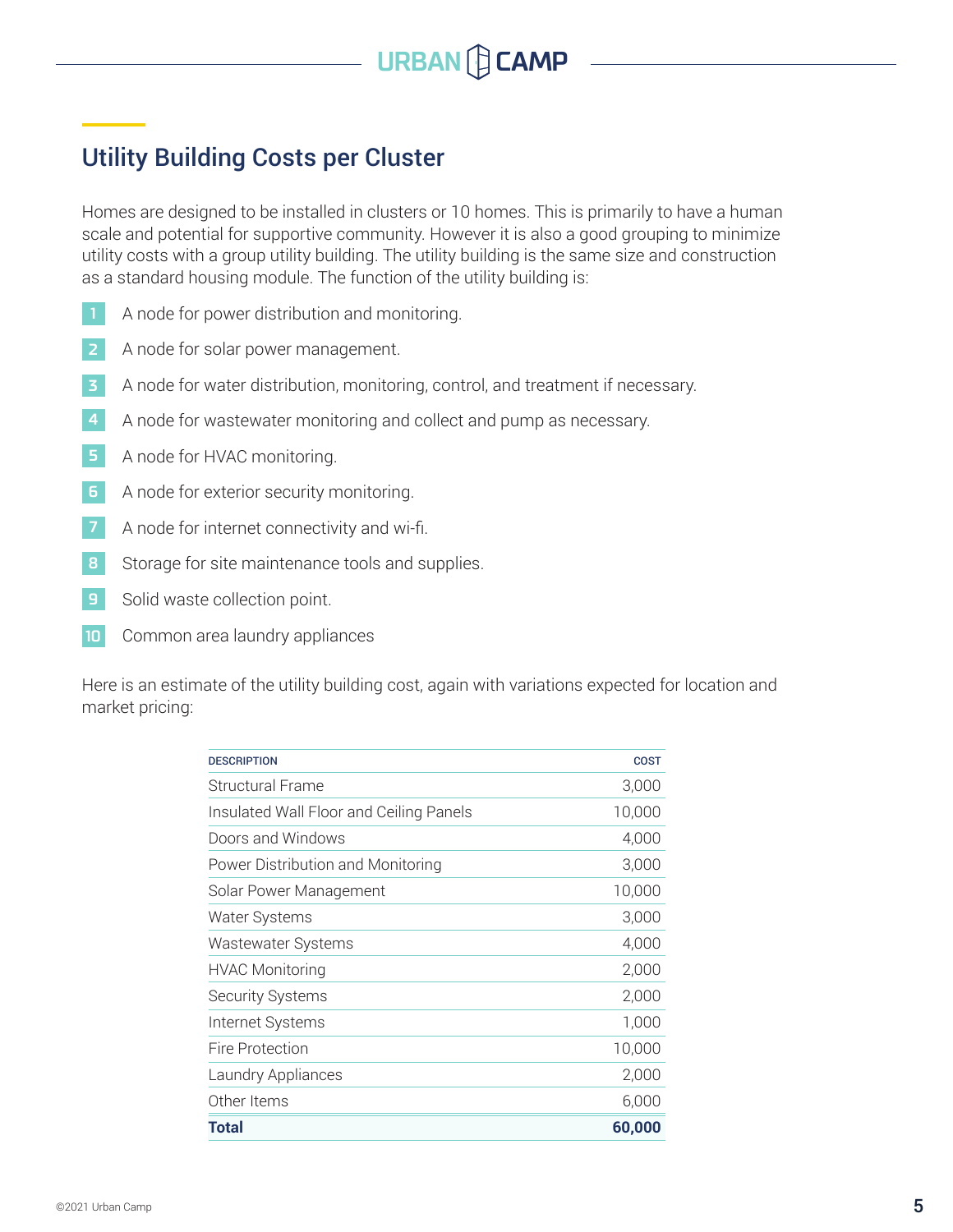

## Site Improvements and Utilities

For the sake of analysis, we will look at the cost of site improvements and Utilities based on a single cluster of 10 homes. Initial site conditions will vary a lot. The site could be clean but unpaved or paved as a parking lot. The site will likely be unimproved meaning no buildings or utilities. We will assume that utilities are available in the adjacent roadway.

The required site improvements are:

- Removal of debris and rough grading to near level ground with sloping for general drainage.
- Installation of light foundation for buildings such as shallow piers or slab on grade. **2**
- 3. Trenching and installation of underground utilities for water, wastewater, power, control, fire protection **3**
- Installation of gravel or other surfacing for roadway for emergency access and walkways for people. **4**
- 5. Connection of utilities to grid utilities in street.
- Common area fixtures
- Landscaping **7**
- Setting of House and Utility Modules **8**
- 9. Connection of Housing and Utility Modules **9**

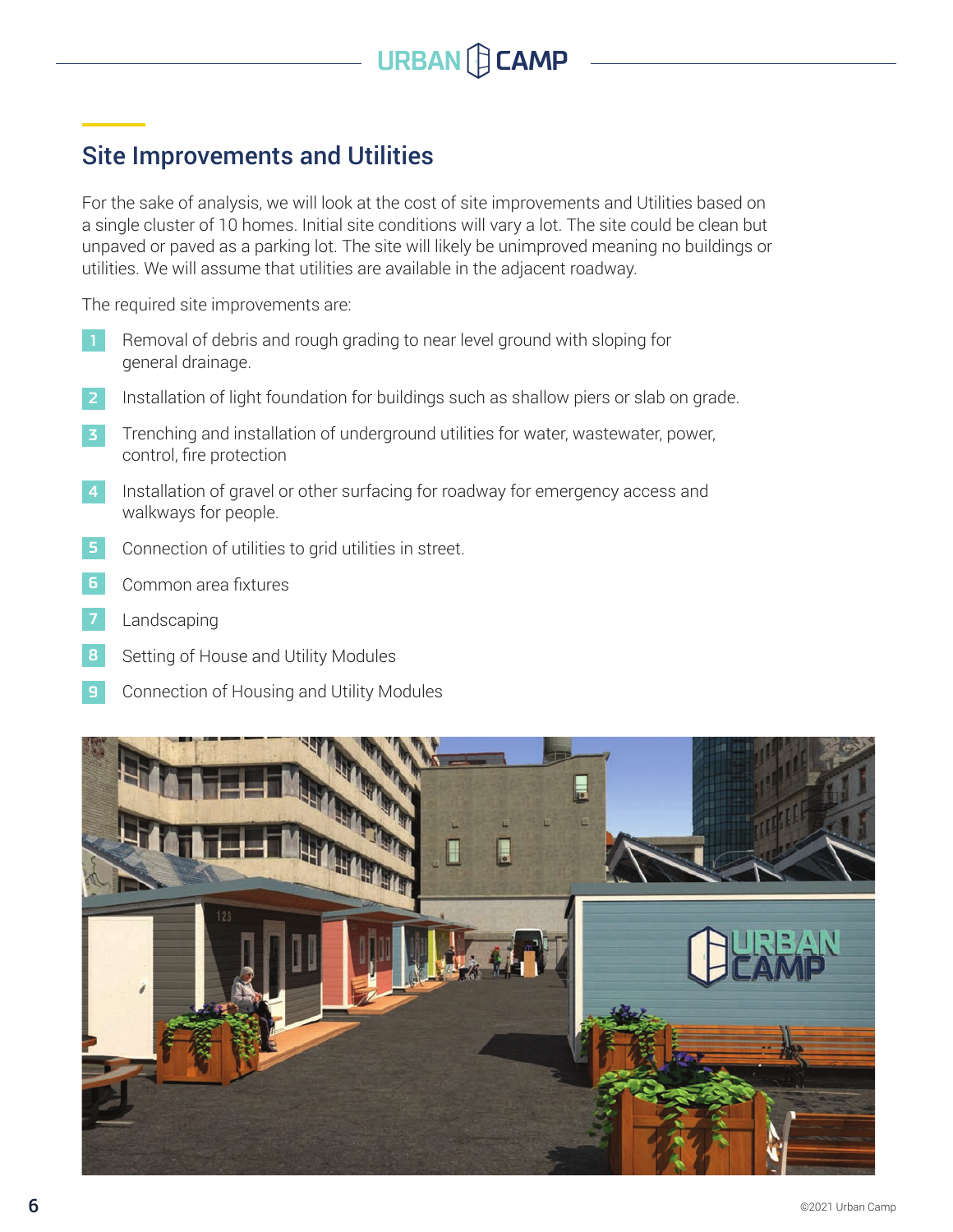## **URBAN CCAMP**

Here is the estimate for a 10 home cluster:

| <b>DESCRIPTION</b>                  | COST    |
|-------------------------------------|---------|
| Site Cleanup and Grading            | 10,000  |
| Building Foundations $-11$          | 20,000  |
| Underground Utilities               | 30,000  |
| Roadway and Walkway Surfacing       | 30,000  |
| <b>Connection of Grid Utilities</b> | 20,000  |
| Common Area Fixtures                | 10,000  |
| Landscaping                         | 15,000  |
| Setting of Modules                  | 15,000  |
| Connection of Modules               | 30,000  |
| Other Items                         | 20,000  |
| <b>Total</b>                        | 200,000 |



## Total Capital Cost

The urban Camp cost model is based on the land being provided at a no cost lease. This could be accomplished by use of public land, or the use of private land with tax incentive.

The capital cost of the initial development is summarized as follows:

| <b>DESCRIPTION</b>                  | COST    |
|-------------------------------------|---------|
| 10 Housing Modules at \$60,000 each | 600,000 |
| 1 Utility Building at \$60,000      | 60,000  |
| Site Improvements and Utilities     | 200,000 |
| <b>Total</b>                        | 860,000 |
| Cost per Housing Module             | 86,000  |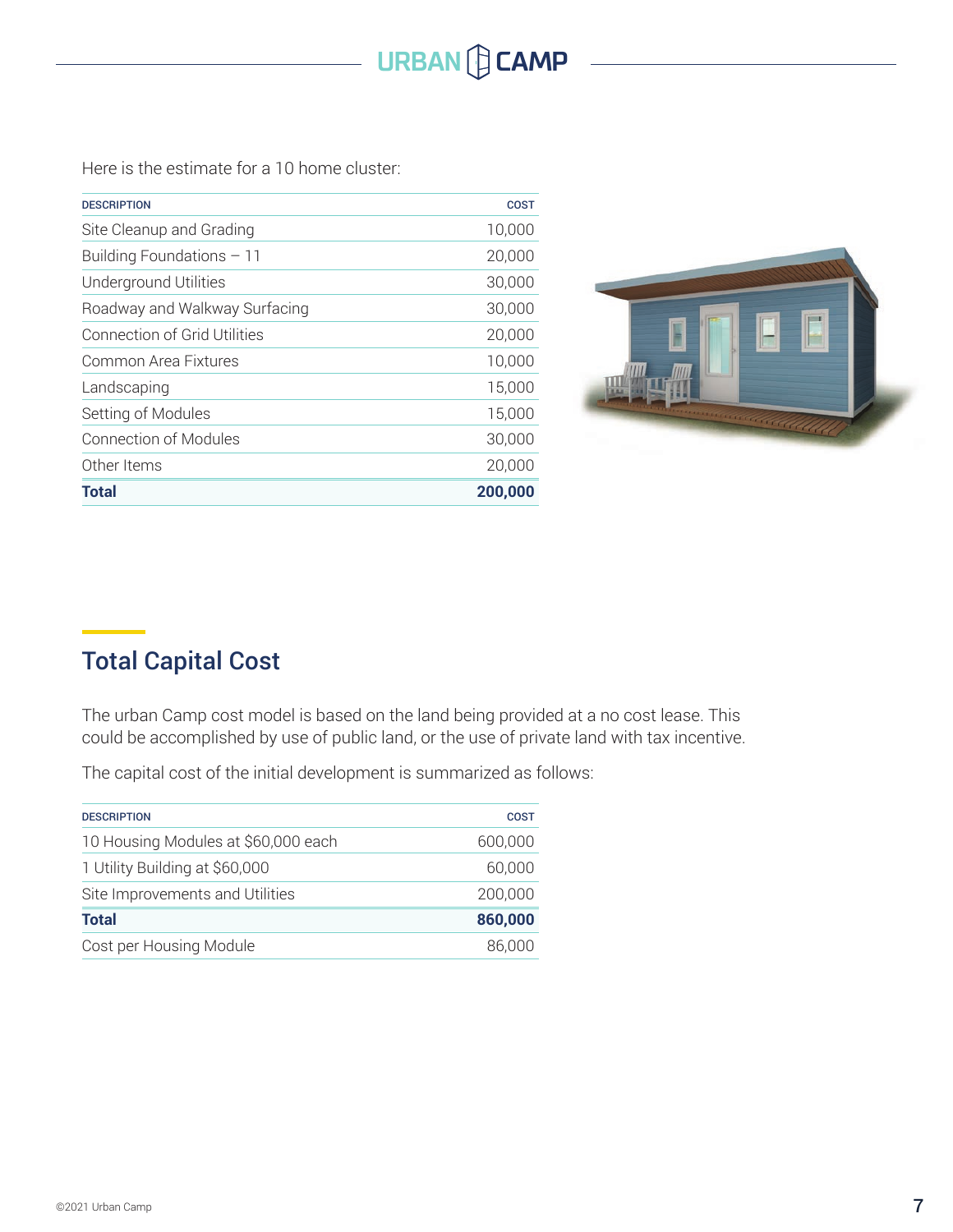# **URBAN CCAMP**



## Cost for Development Site

We have calculated the cost of individual units and the basic 10 unit cluster of units that is our building block for larger groupings of homes. Lets calculate how many homes we can put on a lot, and the total cost for that lot development.

The 10 unit cluster fits comfortably on a 50 feet x 150 feet lot, equal to 7500 SF. Allowing 15% for common areas, it would be 8500 SF, or 850 SF per unit. With an acre equal to 43,560 SF, that would be 50 homes per acre.

Lets calculate the costs for 1, 2, 3 and 4 acre sites:

| <b>DESCRIPTION</b>                                  | 1 ACRE<br>43.560 SF | 2 ACRE<br>87,120 SF | 3 ACRE<br>130,680 SF | 4 ACRE<br>174.240 SF |
|-----------------------------------------------------|---------------------|---------------------|----------------------|----------------------|
| Housing Units at 850 SF each                        | 50 Units            | 100 Units           | 150 Units            | 200 Units            |
| Capital Cost at \$86,000 per Unit                   | 4,300,000           | 8.600.000           | 12,900,000           | 17,200,000           |
| <b>Annualized Capital Costs</b>                     | 277,200             | 554,500             | 831,600              | 1,109,000            |
| Annual Maintenance Cost at 5%                       | 215,000             | 430,000             | 645,000              | 860,000              |
| Annual Utility Costs at<br>\$180 per month per Unit | 108,000             | 216,000             | 324,000              | 432,000              |
| <b>Total Annual Cost</b>                            | 600,200             | 1,200,400           | 1,800,600            | 2,400,800            |
| Annual Cost per Housing Unit                        | 12,000              | 12.000              | 12,000               | 12,000               |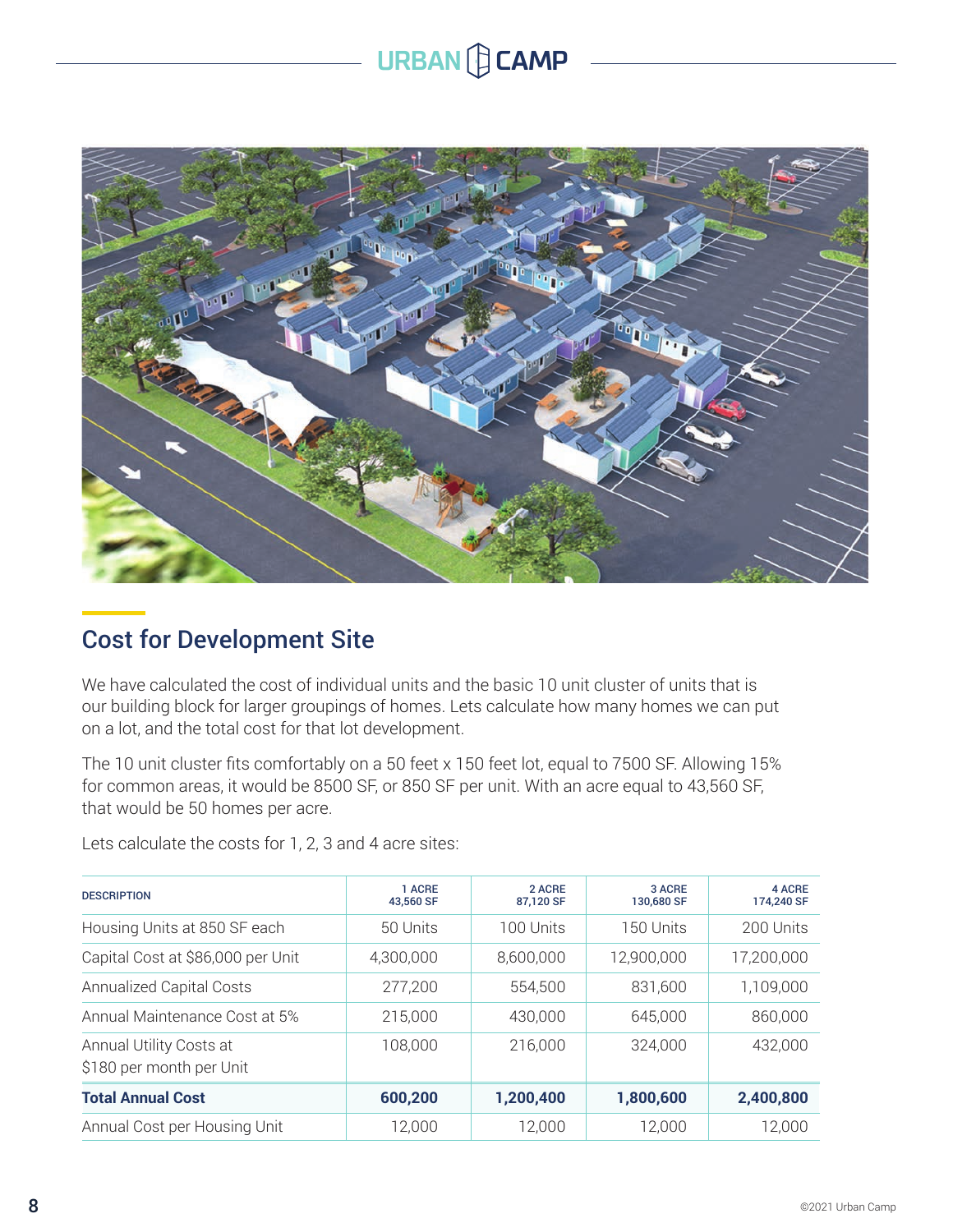## **CAMP** Estimated Monthly Rent Calculation

The estimated monthly and annual cost per unit would be calculated as follows. At \$1000 per month, this seems on target given the conditions. The amount is within the range of expected HUD Fair Market Rent which is the basis for Section 8 vouchers.

| <b>DESCRIPTION</b>                                                         | COST            |
|----------------------------------------------------------------------------|-----------------|
| Cost per Housing Module per above                                          | \$86,000        |
| 86,000 Capital Cost Monthly Cost Amortized<br>over 30 Years at 5% Interest | $$462/m$ onth   |
| Maintenance Cost \$86,000 x 5% Annual / 12 months                          | \$358/month     |
| Utilities                                                                  | \$180/month     |
| <b>Total</b>                                                               | \$1000/month    |
| Meets Range of HUD Fair Market Rent                                        | 1000-1500/month |
| x 12 Months for Annual Cost per Unit                                       | 12,000/year     |
|                                                                            |                 |

## Economics for the Formerly Homeless Person Living Independently

How does a formerly homeless person afford to live in a urban camp home, and live independently. The key is engaging the social safety net benefits that are available.

Following is a summary:

| <b>CATEGORY</b> | <b>DESCRIPTION</b>                                                                             | <b>VALUE MONTH</b> | <b>VALUE ANNUAL</b> |
|-----------------|------------------------------------------------------------------------------------------------|--------------------|---------------------|
| Housing         | HUD Section 8 Housing Voucher is essential.<br>Payment of Fair Market Rent of \$1000 to \$1500 | \$1,000            | \$12,000            |
| General         | SSI Supplementary Security Income                                                              | S 795              | \$9,540             |
| Food            | <b>SNAP</b>                                                                                    | S 155              | \$1,860             |
| Medical         | Medicaid                                                                                       | \$450              | \$5,400             |
| Cell            | Lifeline Assist Cell Phone                                                                     | \$100              | \$1,200             |
|                 | <b>Total</b>                                                                                   | \$2500             | \$30,000            |